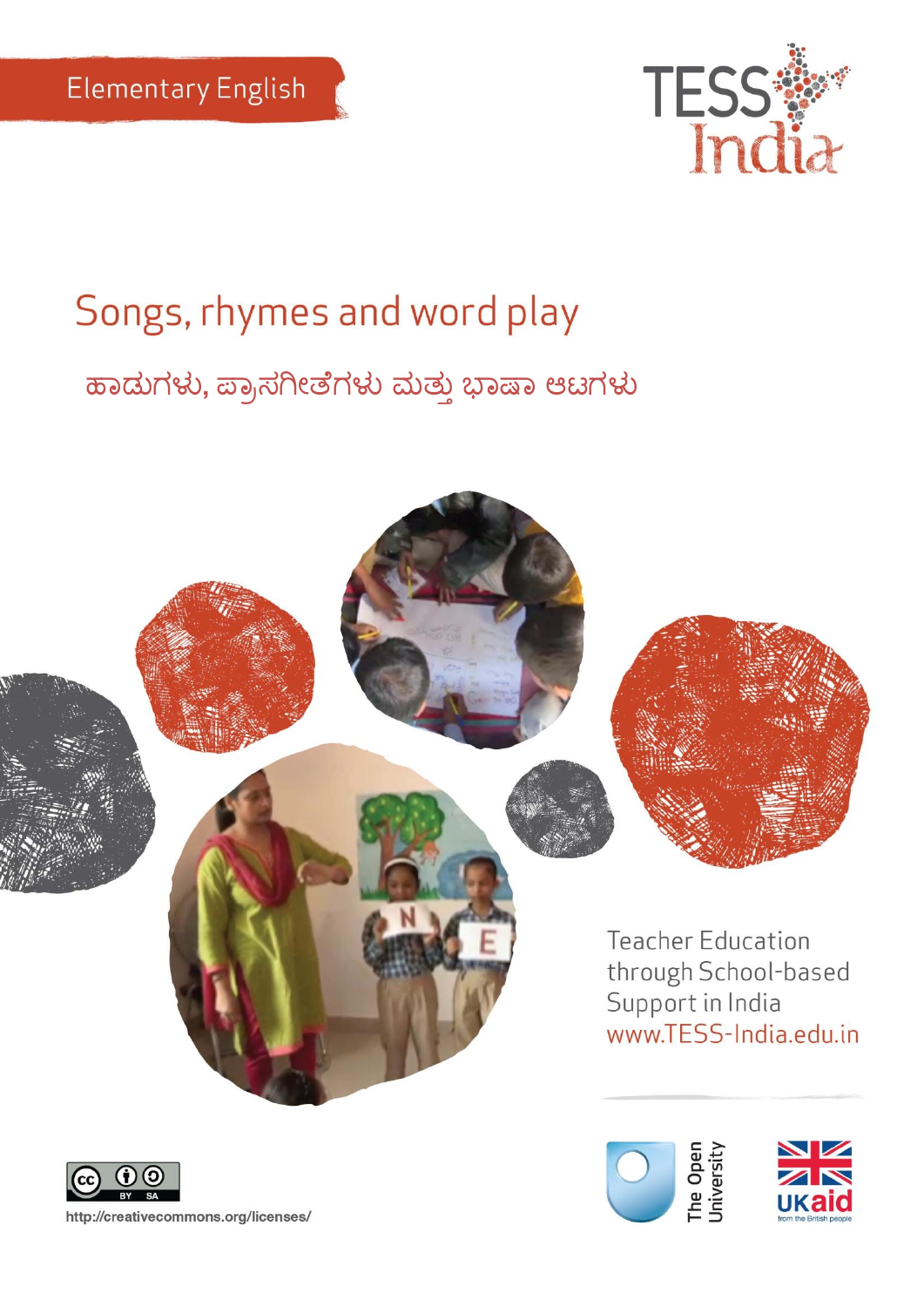ರಾಷ್ಟ್ರೀಯ ಪಠ್ಯಕ್ರಮ ಚೌಕಟ್ಟು (NCF 2005) ಮತ್ತು ಶಿಕ್ಷಕರ ಶಿಕ್ಷಣದ ರಾಷ್ಟ್ರೀಯ ಪಠ್ಯಕ್ರಮ ಚೌಕಟ್ಟು (2009)ಗಳು ಭಾರತದಲ್ಲಿನ ಶಿಕ್ಷಣಕ್ಕಾಗಿ ಮಹಾದಾಸೆಯ ದೃಷ್ಠಿಕೋನವನ್ನು ನೀಡಿವೆ. ಇದರಲ್ಲಿ ಎಲ್ಲಾ ಶಾಲೆಗಳು ಸದೃಢವಾದ ಕಲಿಕಾ ವಾತಾವರಣವನ್ನು ಒದಗಿಸುತ್ತವೆ. ಈ ದೃಷ್ಟಿಕೋನವನ್ನು ಸಾಕಾರಗೊಳಿಸಲು ಶಿಕ್ಷಕರಿಗೆ ಹಾಗೂ ಶಿಕ್ಷಕ ಶಿಕ್ಷಕರಿಗೆ(ತರಬೇತುದಾರರಿಗೆ) ಸಹಾಯ ಹಸ ನೀಡುವುದೇ ಟೆಸ್ –ಇಂಡಿಯಾ OERನ ಮುಖ್ಯ ಉದ್ದೇಶವಾಗಿದೆ. ಈ ಉದ್ದೇಶವನ್ನು ಈಡೇರಿಸಲು ಶಿಕ್ಷಕರನ್ನು 'ವಿದ್ಯಾರ್ಥಿ'ಗಳೆಂದು ಪರಿಗಣಿಸಿ, ಅವರು ತಮ್ಮ ವೃತ್ತಿಯಲ್ಲಿ ಅವಶ್ಯಕವಿರುವ ಸಾಧನ ಹಾಗೂ ವಿಧಾನಗಳನ್ನು ಬೆಳೆಸಿಕೊಳ್ಳುವಲ್ಲಿ ನೈಪುಣ್ಯತೆಯನ್ನು ಹೊಂದುವಂತೆ, ಬೋಧನೆಯ ಮತ್ತು ಕಲಿಕೆಯ ವಿಧಾನಗಳಲ್ಲಿ ಸಕ್ರಿಯವಾಗಿ ತೊಡಗಿಸಿಕೊಳ್ಳಲು ಸಹಾಯವಾಗುವಂತೆ ಸಂಪನ್ಮೂಲ ರಚಿಸಲಾಗಿದೆ. OER ಮುಖ್ಯ ಲಕ್ಷಣವೆಂದರೆ, ಶಿಕ್ಷಕರು ಘಟಕಗಳನ್ನು, ವೈಯಕ್ತಿಕ್ ಚಟುವಟಿಕೆಗಳನ್ನು, ಕೇಸ್ ಸ್ಪಡಿಗಳನ್ನು ಬಳಸಿ, ಅವರ ವೃತ್ತಿ ಕೌಶಲ್ಯವನ್ನು ವೃದ್ಧಿಸಿಕೊಂಡು ಅವುಗಳನ್ನು ನೂತನ ಸಂದರ್ಭಗಳಿಗೆ ಮತು ವಿಷಯಗಳಿಗೆ ಅನ್ವಯಿಸುವುದು.

ಎಲ್ಲಾ ವಿಷಯಗಳಿಗೂ ಹಾಗೂ ಎಲ್ಲಾ ಹಂತಗಳಿಗೂ ಅನ್ವಯವಾಗುವ ಈ ಪ್ರಮುಖ ಸಂಪನ್ಮೂಲಗಳು, ಭಾರತದ ಶಿಕ್ಷಣ ನೀತಿ ಮತ್ತು ಟೆಸ್ ಇಂಡಿಯಾ OERನಲ್ಲಿನ ಮಾದರಿಯಂತೆ, ಶಿಕ್ಷಕರಿಗೆ ಶೈಕ್ಷಣಿಕ ಕ್ಷೇತ್ರದಲ್ಲಿನ ಪ್ರಮುಖ ವಿಧಾನಗಳ ಬಗ್ಗೆ ಮುಂದುವರಿದ ಪ್ರಾಯೋಗಿಕ ಸಲಹೆಗಳನ್ನು ನೀಡುತ್ತವೆ. ಟೆಸ್ ಇಂಡಿಯಾದ ಪ್ರಾಯೋಗಿಕ ತತ್ವಗಳನ್ನೊಳಗೊಂಡಂತೆ ವಿದ್ಯಾರ್ಥಿಗಳನ್ನು ಸಂಘಟಿಸುವ ವಿಧಾನಗಳು, ಕಲಿಕಾ ಚಟುವಟಿಕೆಗಳು ಮತ್ತು ಶಿಕ್ಷಕ- ವಿದ್ಯಾರ್ಥಿ ಮತ್ತು ವಿದ್ಯಾರ್ಥಿ –ವಿದ್ಯಾರ್ಥಿಗಳ ನಡುವಿನ ಒಡನಾಟವನ್ನು ಏರ್ಪಡಿಸುವ ವಿಧಾನಗಳನ್ನು ಒಳಗೊಂಡಿದೆ. ಶಿಕ್ಷಕರಿಗೆ ಹಾಗೂ ಶಿಕ್ಷಕ ಶಿಕ್ಷಕರಿಗೆ(ತರಬೇತುದಾರರಿಗೆ) ವೆಬ್ಸೈಟ್ ನಲ್ಲಿ ಈ ಪ್ರಮುಖ ಸಂಪನ್ಮೂಲಗಳು ಲಭ್ಯವಿದೆ.

**ವೀಡಿಯೀ ಸಂಪನ್ಮೂಲಗಳು**



ಟೆಸ್ ಇಂಡಿಯಾದವರು ತಯಾರಿಸಿದ ವೀಡಿಯೋ ಕ್ತಿಪ್ಗಳ ಸಮೂಹವು ತರಗತಿಯಲ್ಲಿನ ಭಾಗವಹಿಸುವಿಕೆಯ ಪ್ರಮುಖ ತಂತ್ರಗಳನ್ನು ವಿವರಿಸುತವೆ. (ಪ್ರಮುಖ ಸಂಪನ್ಮೂಲಗಳ ವಿಷಯಗಳಿಗೆ ಸರಿಹೊಂದುವಂತೆ) ಶಿಕ್ಷಕರು ಹಾಗೂ ವಿದ್ಯಾರ್ಥಿಗಳು ಭಾಗವಹಿಸುವಿಕೆಯ ಅಭ್ಯಾಸಗಳನ್ನು, ಭಾರತೀಯ ತರಗತಿಗಳಲ್ಲಿ ಬಳಸುವುದನ್ನು ಈ ಕ್ಲಿಪ್ ಗಳಲ್ಲಿ ನಾವು ಕಾಣಬಹುದಲ್ಲದೇ, ನಿರ್ದಿಷ್ಠ ಕ್ರಿಯೆಗಳನ್ನು ಹಾಗೂ ನಡತೆಗಳನ್ನು ವೀಕ್ಷಕರು ಗುರುತಿಸಲು ವೀಕ್ಷಕ ವಿವರಣೆಯನ್ನು ಕೇಳಬಹುದು. ಈ ವೀಡಿಯೋ ಕ್ತಿಪ್ಗಳನ್ನು ಹಿಂದಿ ತರಗತಿಗಳಲ್ಲಿ ಚಿತ್ರೀಕರಿಸಿದ್ದು, ವಿವಿಧ ರಾಜ್ಯಗಳಿಗೆ ಅನುಗುಣವಾಗಿ ವೀಕ್ಷಕ ವಿವರಣೆಯನ್ನು ಭಾಷಾಂತರಿಸಲಾಗಿದೆ. ಈ ವೀಡಿಯೋ ಕ್ತಿಪ್ಗಳಿಗೆ ಲಿಂಕ್ಗಳನ್ನು ವೀಡಿಯೋ ಚಿತ್ರದ ಮೂಲಕ OERಗಳಲ್ಲಿ ನಿರ್ದಿಷ್ಟ ಸ್ಥಳಗಳಲ್ಲಿ ತೋರಿಸಿದ್ದು, ಅಂತರ್ಜಾಲದ ಮೂಲಕ ಬಳಕೆದಾರರು ಇದನ್ನು ಬಳಸಬಹುದಾಗಿದೆ. ಈ ವೀಡಿಯೋ ಕ್ಲಿಪ್ಗಳನ್ನು ಟ್ಯಾಬ್ಲೆಟ್, ಪಿಸಿ, ಡಿ.ವಿ.ಡಿ, ಮೊಬ್ಬೆಲ್ ಫೋನ್ಗಳಲ್ಲಿ ಹಾಗೂ ಎಸ್.ಡಿ ಕಾರ್ಡ್ ಮೂಲಕ ಬಳಸಲು ಬಳಕೆದಾರರು ಇವುಗಳನ್ನು ಡೌನ್ಲೋಡ್ ಮಾಡಬಹುದಾಗಿದೆ. ([http://www.tess-india.edu.in/\)](http://www.tess-india.edu.in/)

#### *Version 2.0 EE02TESSKNV1*

*Except for third party materials and otherwise stated, this content is made available under a Creative Commons Attribution-ShareAlike licence:<http://creativecommons.org/licenses/by-sa/3.0/>*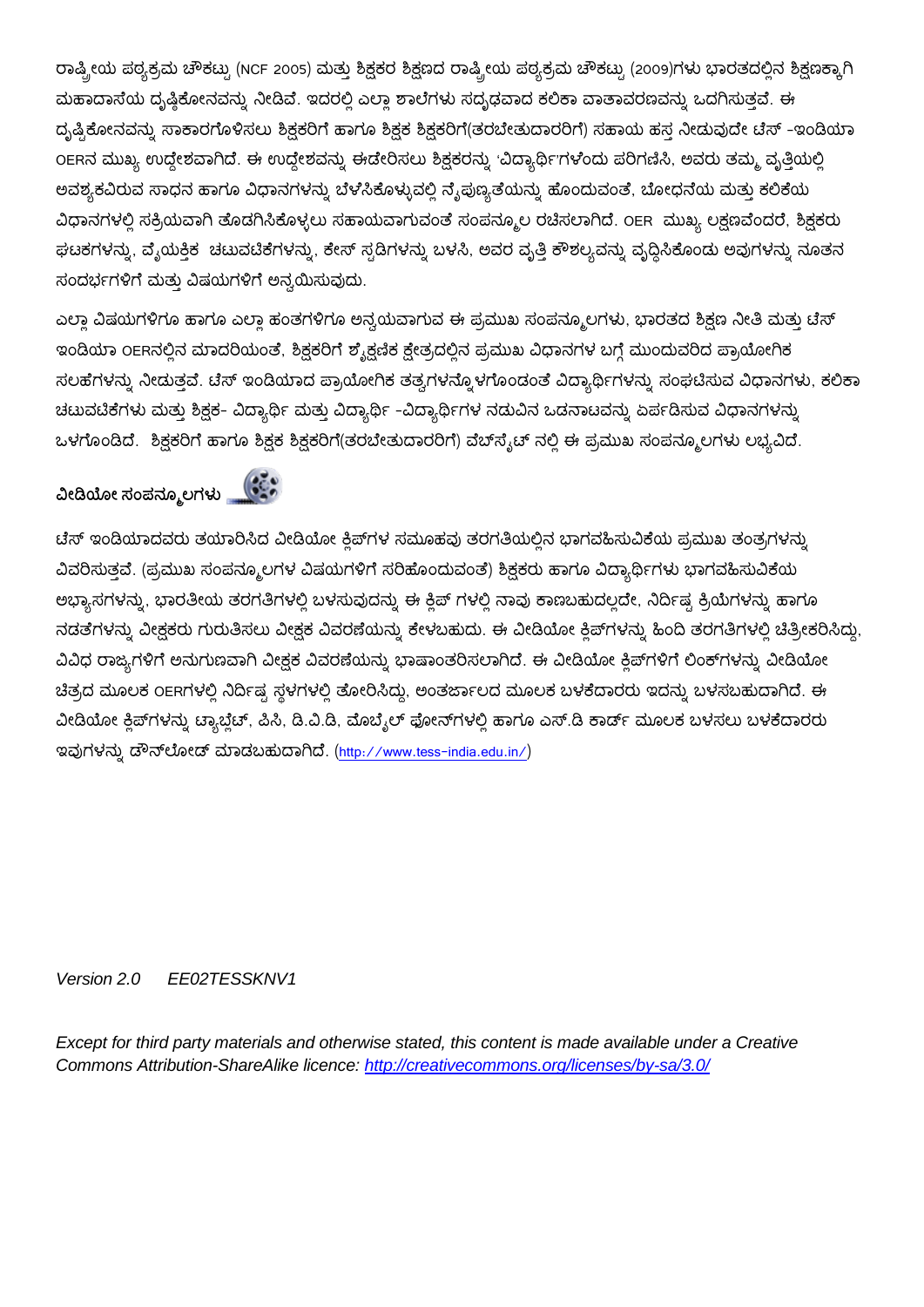## What this unit is about

This unit is about how you can make English language learning an enjoyable experience for your students. Language learning does not need to be stressful, and should not be stressful, especially in the early years of school.

Students love to sing, chant, recite rhymes, make sounds and make up nonsense words that have no meaning. This is more than just having fun – this is language learning in action. Songs, rhymes and word play are 'pre-reading' activities. Hearing and practising the sounds of English prepares students to recognise and read these sounds on the written page.

## **ಈ ಘಟಕದಲ್ಲೀನಿದ್?**

ಈ ಘಟಕದಲ್ಲಿ ನೀವು ಇಂಗ್ಲಿಷ್ ಕಲಿಕೆಯನ್ನು ಹೇಗೆ ಆಸಕ್ತಿ ಮತ್ತು ಆನಂದದಾಯಕ ಅನುಭವವನ್ನಾಗಿಸಬಹುದು ಎಂಬುದರ ಬಗ್ಗೆ ತಿಳಿದುಕೊಳ್ಳುವಿರಿ. ಭಾಷಾ ಕಲಿಕೆಯು ಅದರಲ್ಲೂ ಪ್ರಾರಂಭಿಕ ಹಂತಗಳಲ್ಲಿ, ಒತ್ತಡಮುಕ್ತ ಮತ್ತು ಭಯರಹಿತವಾಗಿರಬೇಕು.

## What you can learn in this unit

- To recognise indicators of English pre-reading skills.
- To use songs and rhymes to develop your students' English.
- To use poetry to develop your students' English.

## ಈ ಘಟಕದಿಂದ ನೀವು ಏನನ್ನು ಕಲಿಯಬಹುದು

- ಇಂಗ್ಲಿಷ್ ನ ಓದುವ ಪೂರ್ವದ ಕೌಶಲಗಳ ಸೂಚಕಗಳನ್ನು ಗುರುತಿಸುವುದು.
- ವಿದ್ಯಾರ್ಥಿಗಳ ಇಂಗ್ಲಿಷ್ ಸಾಮರ್ಥ್ಯವನ್ನು ಬಲಪಡಿಸಲು ಹಾಡು ಮತ್ತು ಪ್ರಾಸಗೀತೆಗಳನ್ನು ಬಳಸುವುದು.
- ವಿದ್ಯಾರ್ಥಿಗಳ ಇಂಗ್ಲಿಷ್ ಸಾಮರ್ಥ್ಯವನ್ನು ಬಲಪಡಿಸಲು ಕವನಗಳನ್ನು ಬಳಸುವುದು.

## 1 What do pre-readers know?

You start by thinking about what pre-readers know about language and how it works, in an activity for you.

### Activity 1: What do pre-readers know?

First read the short description of Sanjay, below. Then answer the questions that follow.

Sanjay is four years old. He loves rhyming games and rhyming jokes, even when he doesn't completely understand the meanings. For instance, he likes to play this word game with his older brothers:

Q: What is Bruce Lee's finger called? A: Ungli (finger)

- Q: What is his sister-in-law called? A: Saali (sister-in-law/derogatory word)
- Q: Who is his gardener? A: Maali (gardener)
- Q: What is Bruce Lee's favourite vegetable? A: Muulee (radish)
- Q: What is Bruce Lee's favourite breakfast? A: Idli (south Indian rice cakes)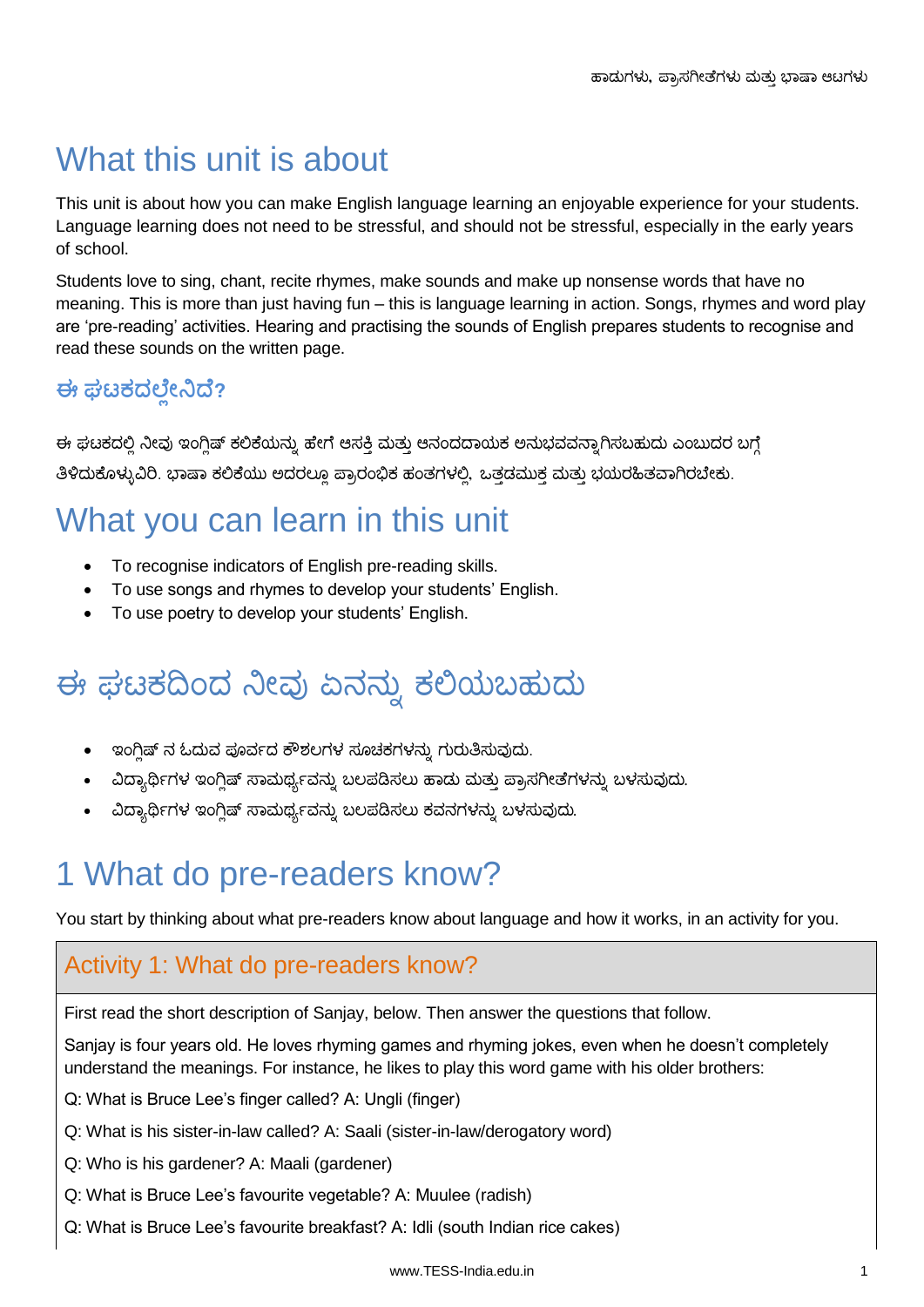- Q: … festival? A: Diwali
- Q: … music? A: Qawwali
- Q: film? A: Coolie
- Q: … animal? A: Billee (cat)
- Q: What is in his head? A: It is khaalii (empty)!

Now answer these questions:

- Why do you think Sanjay and his brothers like to play this game?
- What do they know in order to play it?
- Can you identify the rule behind this game?
- Do you know any other similar games? Could you create one yourself?

Sanjay's game is imaginative and creative, and also silly and fun. The game develops vocabulary. These elements combined make language learning memorable for children. The rule behind this game is that the ending sound of each word must rhyme. Each word must also make sense and be familiar. Children who can hear and predict rhyming words are learning important pre-reading skills. They are hearing the sounds of language and will match these sounds to written words later on.

## Pause for thought

Think about the students in your class. Do they know rhymes and short poems in their own language, or in English? Do they play any games with language? Can they recognise rhyming words?

## 2 Singing poetry

Now try this activity.

## Activity 2: Singing poetry

There are many poems that are short and easy to memorise. Poems are a good way to introduce students to the sounds of language, even if the words are initially unfamiliar. This will encourage language learning in an enjoyable way. In this activity, you will choose a short poem to teach your class.

Here is a poem in Kannada. Can you identify the rhyming words?

**ದಡ್ಡನ್ ಹಡ್ು** ಸೌದೆ ತಾರೋ ಮಲ. ಕತಿ ತಾಗೀತಲ್ಲ! ನೀರು ತಾರೋ ಮಲ್ಲ ಬಾವಿಗೆ ಬಿದ್ದೇನಲ್ಲ ! ಬೆಂಕಿ ಹಚ್ಪೋ ಮಲ್ಲ ಮ್ಯೆ ಕ್ಯೆ ಸುಟ್ಟೀತಲ್ಲ ! ಊಟಕೆ ಬಾರೋ ಮಲ್ಲ. ತಯಾರಿದ್ದೇನಲ್ಲ! ದೊಡ್ಡ ಬಟ್ಟಲಮ್ಮ !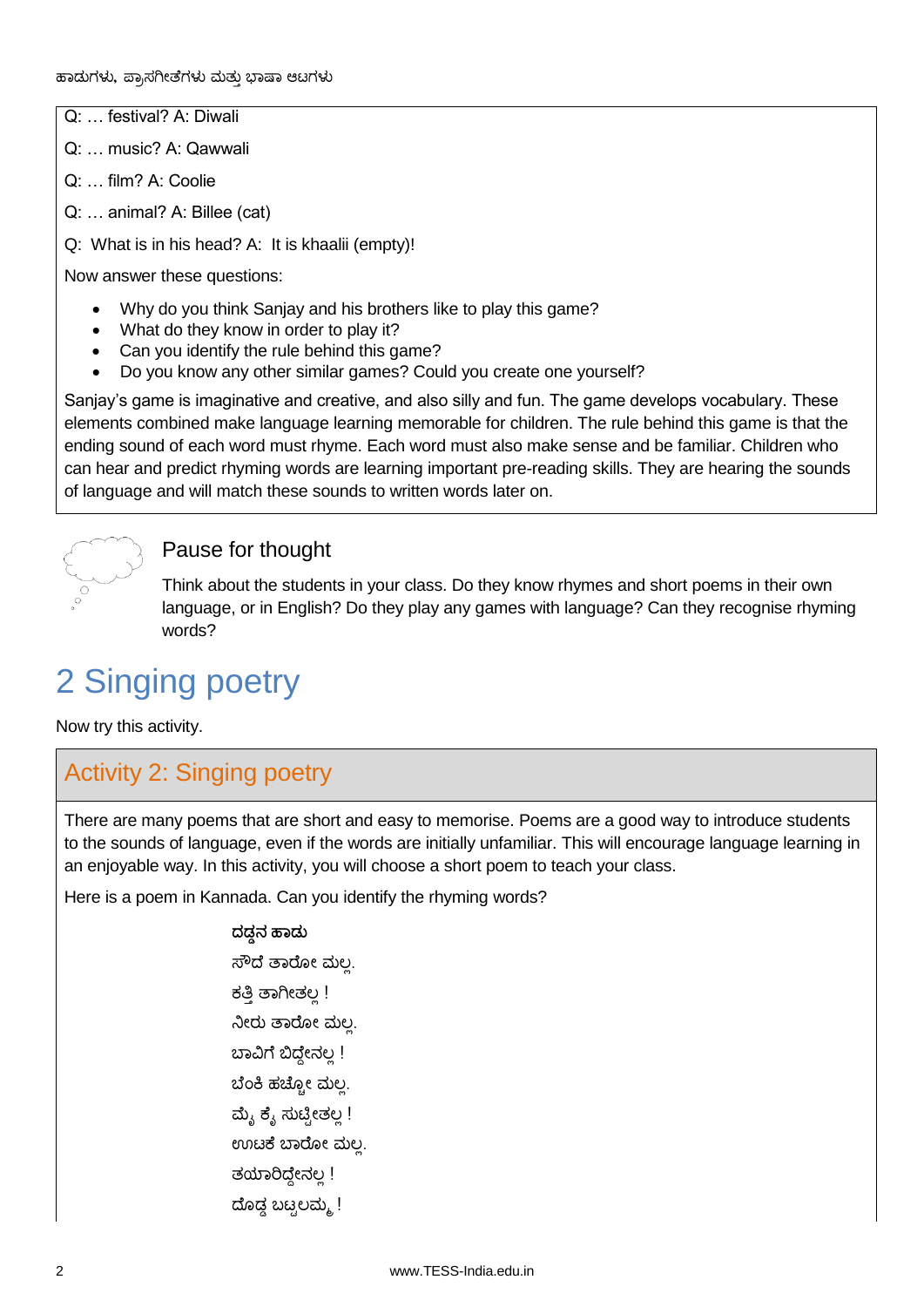ದೊಡ್ಡ ಬಟ್ಟಲಮ್ಮ.

ಮಜಿಮಲೆ ಶಂಕರನಾರಾಯಣರಾವ್.

Now read the poems in Resource 1. You may be familiar with some of them. Read the short commentary that follows the poems.

Choose one of the poems and read it aloud to yourself. Identify the rhyming words in the poem.

Try to memorise the poem and recite it to another person. Are there actions you can put to the poem? Can you associate the poem with any movements, such as dancing in a circle?

Now choose a rhyme or a song – either one from Resource 1 or one that you are familiar with – to use with your class. Recite it or sing it with your students. You can do this outside the classroom, and put students in a large circle or in two lines (Figure 1).



**Figure 1** You can do this activity outside the classroom, with the students in a large circle or in two lines.

Do you notice any students who have difficulty distinguishing rhyming patterns and rhyming words? Make a note of this – it may indicate a hearing impairment.

All languages have rhymes for young students. Some are funny, some are serious – and some can be a bit rude! These rhymes provide students with language experience. Because rhymes are easy to remember and recite, they build fluency and confidence in young language learners. They also build knowledge of the sounds in words – an important pre-reading skill. A student who knows rhymes in any language develops confidence, creativity and skills for language and reading.

In Case Study 1, the teacher notices that her students enjoy rhymes. She builds on this interest to develop their English.

## **Case Study 1: Miss Pratima uses a rhyming game for English**

Miss Pratima developed a rhyming game from her textbook lesson for Class II.

I taught a textbook poem about animals. One afternoon, I saw the students playing a clapping game outside. I could hear them saying some of the words from the textbook poem. They were also saying words in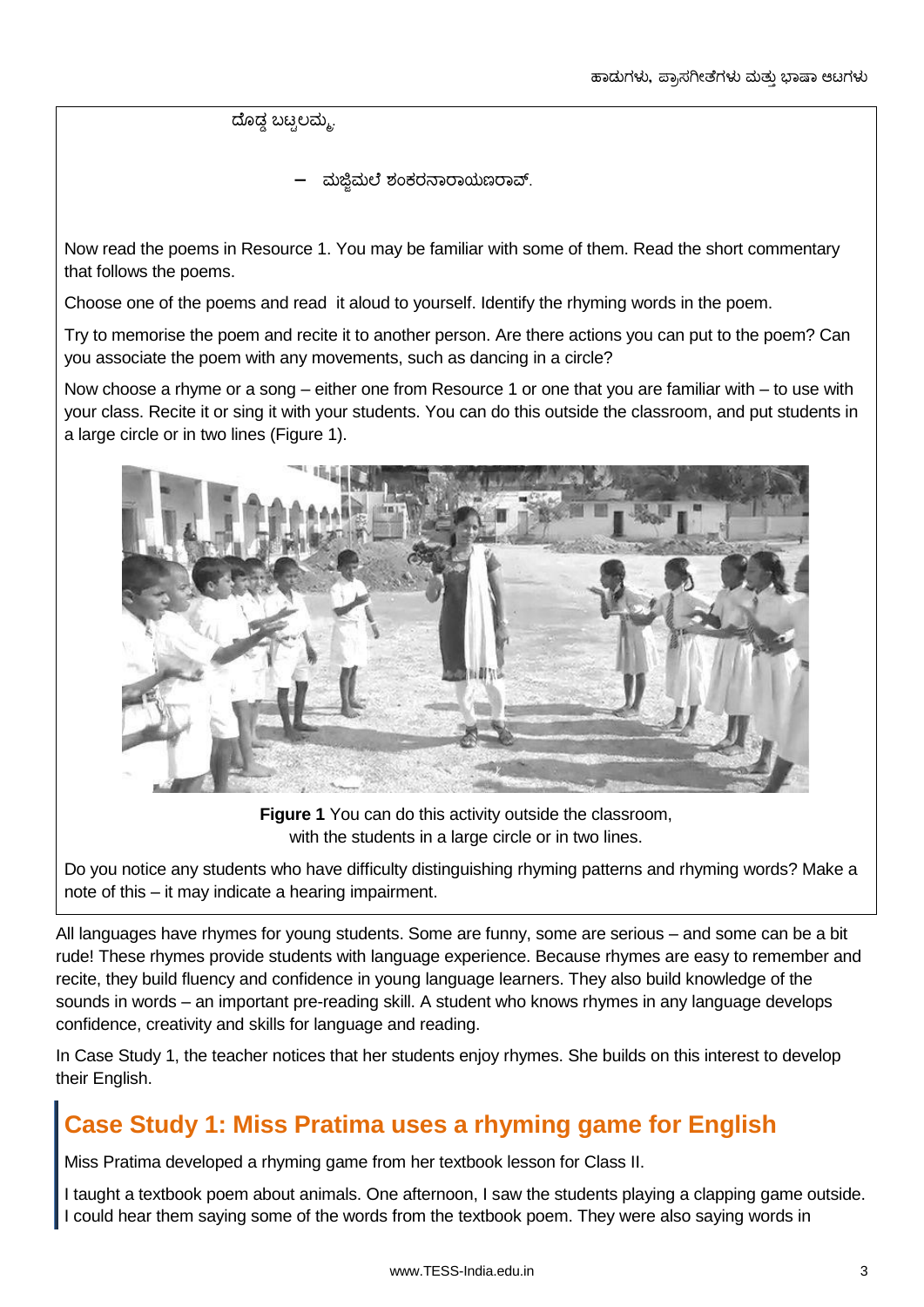English that were not in the lesson. Sometimes they were making up words that made no sense but rhymed with the English words. They were jumping up and down, clapping in a rhythm, and chanting:

'Frog!' 'Log!' 'Dog!' 'Pog!'

Their game was not part of my lesson. I thought about how I could build on their interest in playing a game with rhyming words.

The next textbook lesson was 'What can you carry in your school bag?' I told my class that they would play a game called 'The Bowl that Rhymes' based on this lesson.

I put several small objects into a bowl: a piece of chalk, a spoon, a ball, a pen, a pin and a hat. Some of the objects were in the textbook lesson. Then I explained to the students that I would say a word in English that would rhyme with one of the objects in the bowl. I said 'moon', and then I asked a student to take out of the bowl the object that rhymes with 'moon' (spoon). I continued until all the objects were selected.

The students enjoyed this game very much and wanted to play it again. Sometimes they used words in Hindi, and sometimes they used completely made-up words. I accepted this, as long as the words they came up with rhymed with the English word.

Later that week, I divided the class into small groups of four students. Each small group played 'The Bowl that Rhymes' using objects or picture cards.

I now try to make a short rhyming game or activity for every chapter of the English textbook to reinforce vocabulary. I have students recite rhymes in pairs and make up gestures to go with the rhymes.

See Resource 2, 'Using pair work', to learn more about ways to organise students to work as a small team.



### Pause for thought

Pratima tried out an activity based on what the students seemed to enjoy doing with language. How did she find out what they enjoy?

Do you think it was a good idea for her to accept Hindi words and nonsense words from the students, as long as they rhymed with the English words?

What are the benefits and possible difficulties of having students do 'The Bowl that Rhymes' activity in small groups?

Can you identify opportunities for Pratima to evaluate students in the group activity?



Video: Storytelling, songs, role play, drama

## 3 What rhymes teach

Rhymes help to build confidence in using English independently. They are a fun way to expand students' early vocabulary, and they introduce simple sound and sentence patterns. Here is an example of a rhyme:

One, two, three-four-five Once I caught a fish alive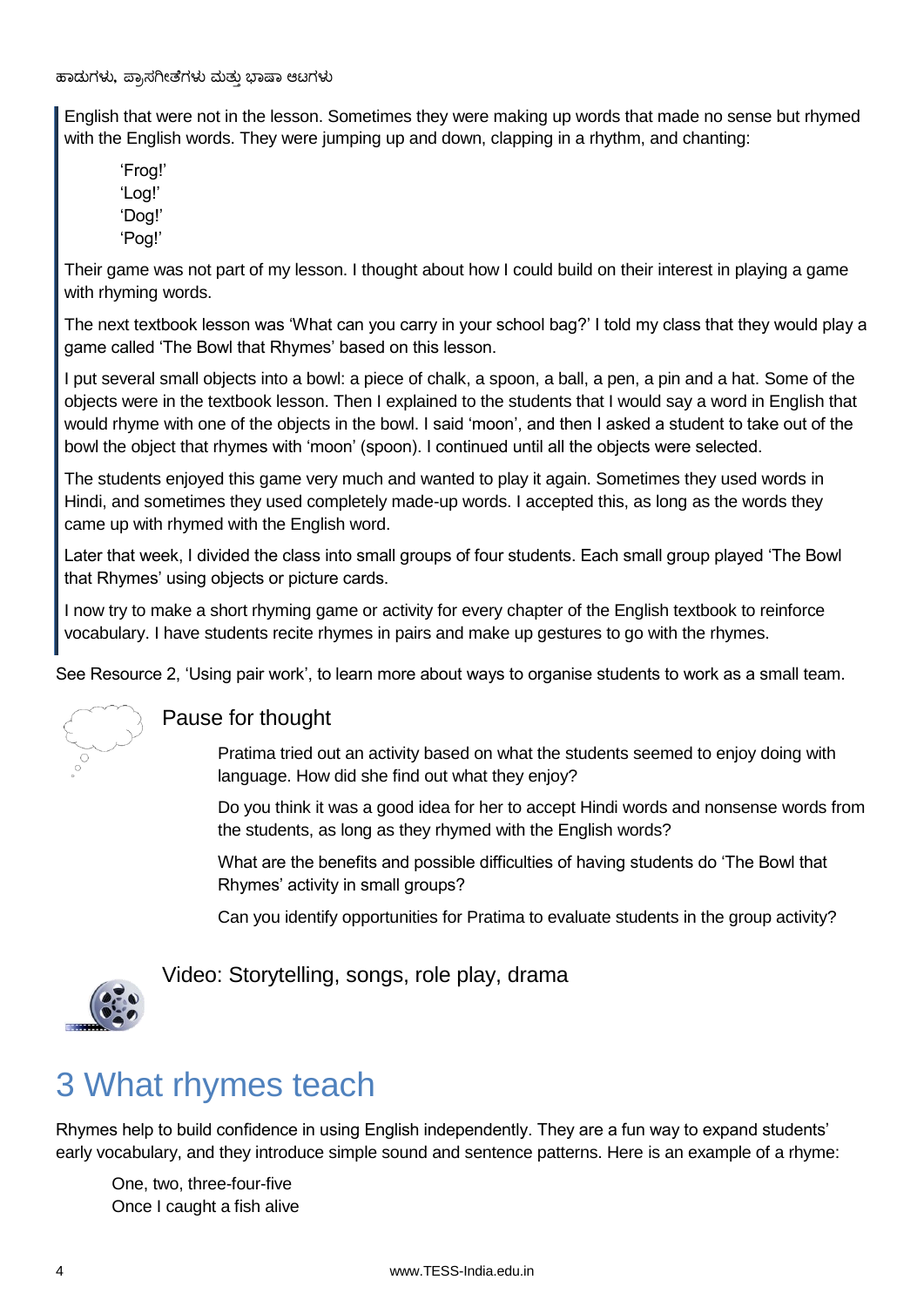Six, seven, eight-nine-ten Then I let it go again.

What vocabulary, sentence patterns and sound patterns does this rhyme teach? Check your ideas with ours:

- Rhyming words and sound patterns: The rhymes are 'five' and 'alive', and 'ten' and 'again'. You can help students to learn more words that rhyme with these pairs, e.g. 'dive', 'hive' and 'arrive' (they may notice also that 'give' does not rhyme with 'five'), and 'men', 'hen', 'pen', 'when' and 'then'.
- Vocabulary: The number names for one to ten; 'alive' (opposite of dead); 'again' (once more, to repeat).
- Sentence patterns: These include 'let …' (allow, permit) and 'once …' (to speak about an incident in the past). You can demonstrate to students and teach them how to use words like these in different ways. Encourage and help students speak about what they want to do and what has happened, using 'let …' and 'once …'. For instance: 'Let it go!'; 'Let us out!'; 'Let me play!'; 'Let him read'; 'Let her speak'; 'Let me come in!'; 'Let the baby sleep!'; 'Once upon a time ...'; 'Once I got lost'; 'Once I ate ten rotis!'; 'Once I saw a crocodile'; 'Once I fell down and got hurt'; 'Once I found a baby bird'.

## Activity 3: Using rhymes in English

This is a planning activity for you to undertake in preparation for a lesson.

Go to Resource 3 and choose a short poem, rhyme or song in English to do with your students. You can also find a good rhyme or poem from your English textbook.

Practise saying or singing it in English, and practise doing the related actions. In the poem you chose, make sure you can identify:

- the rhyming words and sound patterns
- the sentence patterns
- key vocabulary.

Make a plan to use the rhyme with your students. Review your plan with a colleague or your headteacher.

Will you incorporate the poem into the English lesson, or do it at some other time?

Where will you teach it – inside the classroom or outside?

Is there a tune you can put to the words? Are there movements or gestures you can use?

What resources will you need? For example, will you use pictures or word cards to help students understand?

## 4 Using rhymes to teach English in the classroom

Rhymes are a fun way for your students to improve their English and for you to develop your confidence in using spoken English.

### Activity 4: Using rhymes to teach English

Over the next few lessons, introduce a short rhyme or a poem in English – you can use the rhyme you prepared in Activity 3 or choose another rhyme or poem. Choose a rhyme that has simple action words. Recite the rhyme several times during the week. Students will need more than one hearing to learn it for themselves.

You could start or end the school day with a short rhyme. Try to introduce a short rhyme each week. You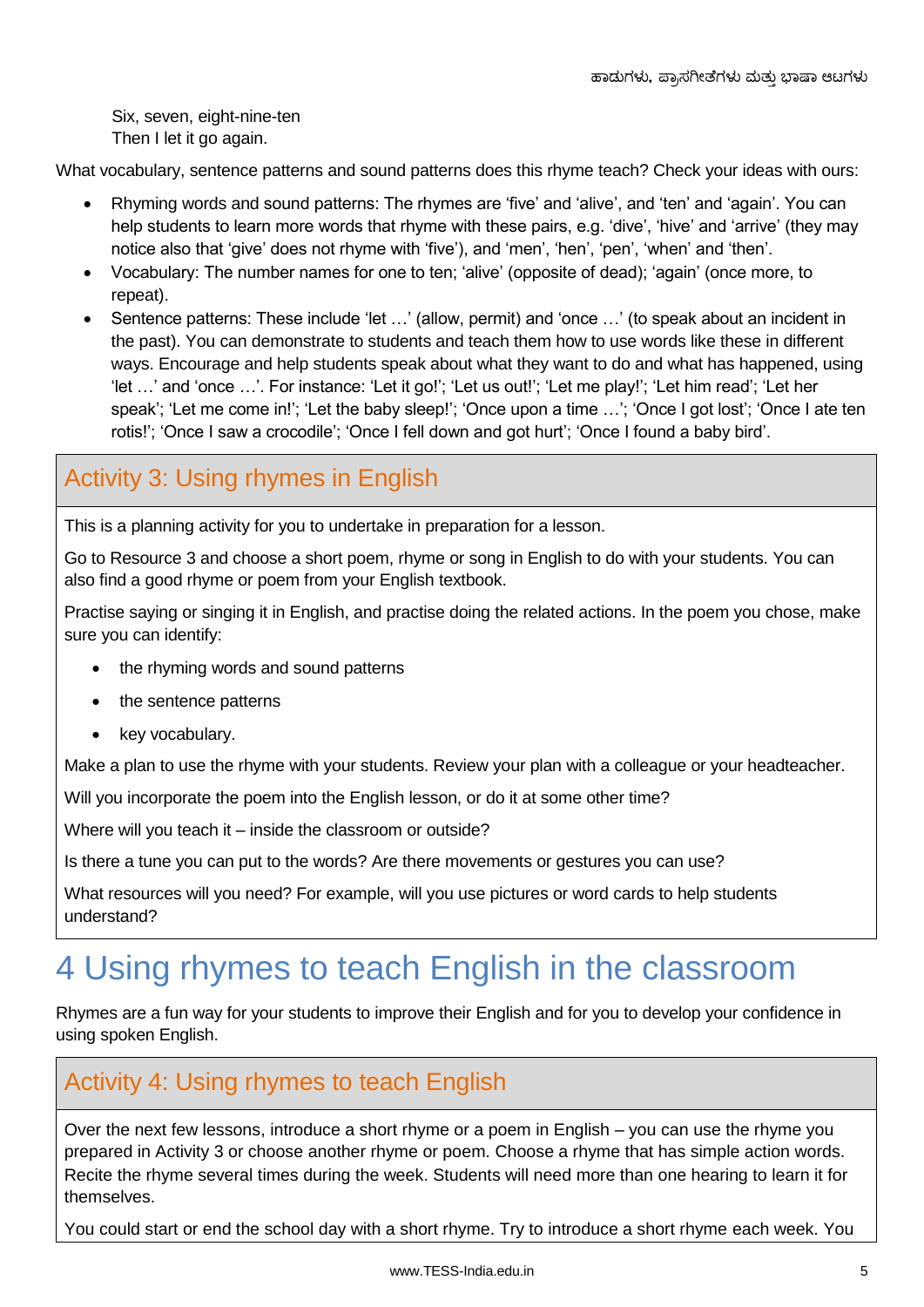can use short rhymes and songs for classroom management, for example, when moving students from one activity to another, or to focus their attention on you.

Help students remember and use rhyming words. When it is appropriate in a language lesson, help students to identify words in the lesson that rhyme. You can reinforce the learning by writing and reading the rhyming words together on the board.

You can also put rhyming words on the bulletin board for students to read every day. Write the rhyming words in bold letters and in the same colour, to encourage students' recognition of the same sounds and word endings.

When you evaluate students and build up their records of achievement, note those who can recognise words that sound alike and have similar sound patterns. This is an important pre-reading skill. There is a link between the ability to hear and recognise sounds and the ability to read later on. Students who recognise the sounds of letter patterns and words will begin to apply this knowledge to the printed page. Record your observations about which students can easily identify the rhyming words, and which students can make their own sentences using the words and patterns in the rhyme. Note when they attempt to link their oral knowledge to printed words.

Older students also enjoy rhymes and play with words, and this can help them build their English knowledge and skills. In the next case study the teacher encourages his students to create poems in English.

### **Case Study 2: Mr Dinesh's class creates poems**

*Mr Dinesh's Class III students are at many different levels of ability in English. He asked them to write poems on the theme of water.* 

I started by writing some new words on the board, which I called 'help words'. As the class talked about the theme of 'water', more words were added to the list. These words were either noted down in students' notebooks, kept in the class 'word box' or displayed on the bulletin board.

I asked the students to talk in their home language about the games that they play with water: jumping in water that collects on the roadside after rain; throwing water on each other; trying to hold water in their hands; slapping at spilled water with their palm; creating bubbles in water. I asked the students to make drawings of these activities. Then I asked them to describe their drawings in English.

The students came up with bits of sentences, mixing their home language and English, and using nonsense words for sounds, for instance:

'Chup chup water'

'Water jump'

'Water hands'

'Ravi pipe water'

'Sapna, water bulbule soap.'

The sentences were not complete and accurate in English, and sometimes the students used nonsense words, but I accepted this because the words and sounds were meaningful and fun for them. I acknowledged the students' efforts and helped them where necessary, rephrasing their sentences into complete English. Sometimes the students used nonsense words to convey sounds or environments, and they had to create spellings for these words. Together, the class created this poem on water:

Water says chup chup, Let's go jump jump. Let's play with water,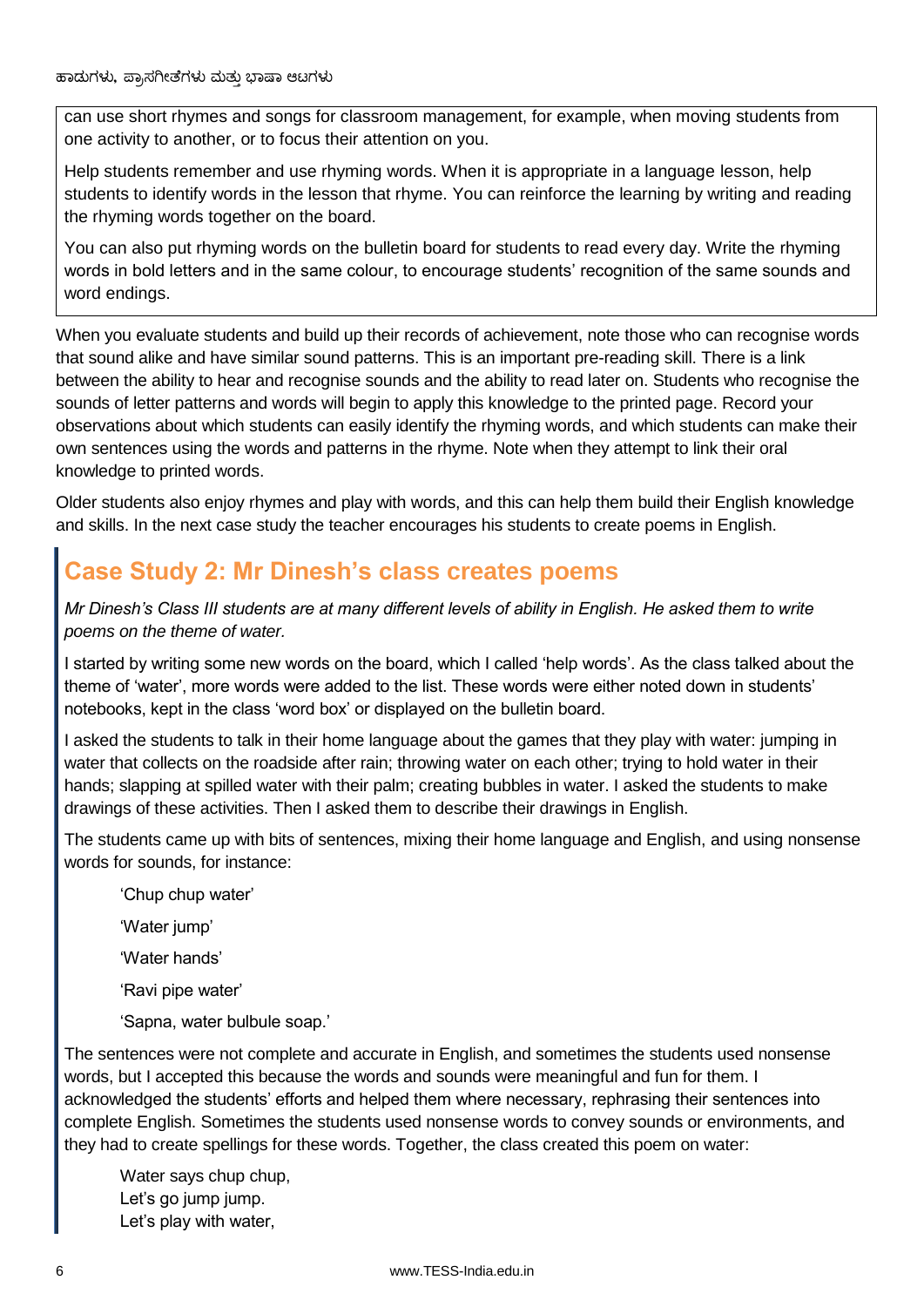Come my friend, come come, Without water, I am not happy.

I continued to do poems linked to other topics. On the theme of 'transport', the class created this poem using the sounds of the train:

Train at the station, Koo chuk chuk chuk chuk, Sapna takes a ride, Ha ha ha, wah wah wah wah.

Sometimes I would start the class off with a short phrase or a word, such as 'little red apple'. I asked students to continue this line, first by talking with each other and making drawings, and then presenting suggestions to create a whole poem:

Little red apple, Hmm! So juicy, See! See! See! Little drop falling, Drip drip drip.

My students created a number of poems in English. I compiled the poems and drawings in a folder, and bound them together to make a class book of poetry.

The students invited parents to come to school and read their poems. They also performed their poems to a school assembly.

(The poems were created by Class II and Class III of the CIE Experimental Basic School in Delhi, session 2011–12.)

## Activity 5: Create a poem

Using the example of Mr Dinesh in Case Study 2, plan a poem exercise with your class.

What topic or theme would interest the students? Remember to begin with some 'help words'.

When you implement your plan, remember to use what the students contribute. Ask students to talk about their ideas and draw them. You can incorporate local names and places into the poem.

Let them 'have a go', using nonsense words if they choose. Remember that it is not always necessary to have rhyming words at the end of each line. Accept errors in students' spoken English so that they can gain confidence. Students can create spellings for words that represent sounds or noises.

Compile a folder of their poems so that they can re-read their work.

Is there an opportunity for students to perform the poems, at the end of the lesson, or to an assembly for the school or for parents? Providing an audience for your students' poems will encourage them to practise their spoken English and to gain confidence in their English skills. Make sure that all the students in your class take part in the assembly or performance.

## 5 Summary

This unit has introduced you to rhyming games, songs and word play. There is a serious purpose to rhymes and play with words. The ability to hear and distinguish similar and different sound patterns and word patterns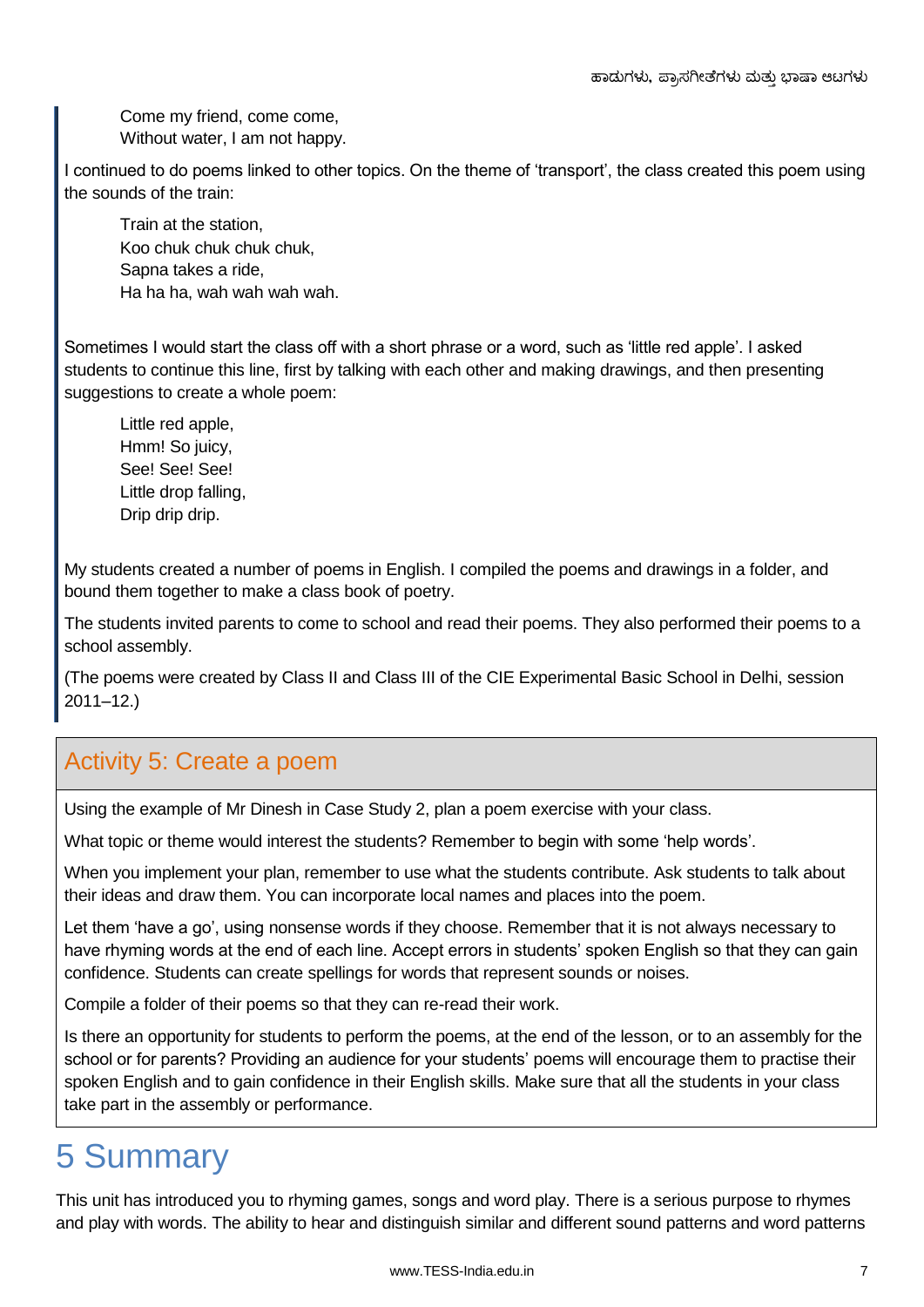is an important pre reading skill. Children who have a lot of experience with rhyming poems and stories are often able to read with expression.

We hope you have gained ideas about how to use rhymes in English and in students' home languages to encourage pre-reading skills and the enjoyment of language.

Other Elementary English teacher development units on this topic are:

- *Classroom routines*
- *Using the textbook creatively*
- *Learning English in the creative arts*
- *Letters and sounds of English.*

#### **ಸರಂಶ**

ಈ ಘಟಕವು ಪ್ರಾಸಗೀತೆಗಳು, ಹಾಡುಗಳು ಮತ್ತು ಭಾಷಾ ಆಟಗಳನ್ನು ಪರಿಚಯ ಮಾಡಿಕೊಟ್ಟಿದೆ. ಪ್ರಾಸಗೀತೆಗಳು ಮತ್ತು ಪದ ಸಂಬಂಧಿ ಆಟಗಳು ಭಾಷಾ ಕಲಿಕೆಯಲ್ಲಿ ಮಹತ್ವದ ಪಾತ್ರವಹಿಸುತ್ತವೆ. ಒಂದೇ ಮತ್ತು ಭಿನ್ನವಾದ ಶಬ್ದ ಹಾಗೂ ಪದ ವಿನ್ಯಾಸಗಳನ್ನು ಕೇಳಿ, ಗುರುತಿಸಿ, ವರ್ಗೀಕರಿಸುವ, ಸಾಮರ್ಥ್ಯವು ಓದಿಗಿಂತ ಪೂರ್ವದಲ್ಲಿ ಮುಖ್ಯವಾಗಿದೆ. ಪ್ರಾಸಗೀತೆಗಳು ಮತ್ತು ಕತೆಗಳಿಗೆ ಬಹುವಾಗಿ ತೆರೆದುಕೊಂಡಿರುವ ವಿದ್ಯಾರ್ಥಿಗಳು ಹಾವ, ಭಾವಗಳೊಂದಿಗೆ ಓದಲೂ ಸಮರ್ಥರಿರುತ್ತಾರೆ.

ಓದಿನ ಪೂರ್ವ ಗಳಿಸಬೇಕಾದ ಸಾಮರ್ಥ್ಯ ಮತ್ತು ಭಾಷಾ ಕಲಿಕೆಯನ್ನು ಸಂತೋಷದಾಯಕವಾಗಿಸಲು, ಇಂಗ್ಲಿಷ್ ಮತ್ತು ಮನೆ ಭಾಷೆಯಲ್ಲಿರುವ ಹ್ರಾಸಗೀತೆಗಳನ್ನು ಹೇಗೆ ಬಳಸಿಕೊಳ್ಳಬಹುದು ಎಂಬುದರ ಬಗ್ಗೆ ನೀವು ಸರಿಯಾದ ಒಳನೋಟಗಳನ್ನು ಪಡೆದಿರಬೇಕು.

## **Resources**

## Resource 1: Singing poetry

By listening to poetry regularly, young students get accustomed to the basic patterns of a language. What is especially useful about poetry in this matter is that it is so easy to store it in one's memory. Small children have to put in no special effort to memorise poetry; just by enjoying it several times and reciting it they make it a part of their permanent collection.

The important question for the teacher is: 'How do I select good poems and where can I find them?' The poems that most primers and textbooks carry are often of a low quality and have little value for the development of language. Similarly, much of the poetry published in Hindi monthly magazines has little worth. Most poems we see in textbooks and magazines are moralistic and dull. They have an artificial sentence structure and vocabulary. They lack the feel of real day-to-day language. This is why they have hardly any value as resources for learning language.

Quite a different kind of poems, are needed for building the foundation of children's reading skills. A selection of such poems in Kannada is given below.

#### **ಹುಣ್ಣಿಮೆ ಹಪಪಳ**

ಅಜ್ಿನು ಎರಡು ಸಳ ಷುಟು, ತಿನ್ನುವುದೊಂದನು ಕಂಡನು ಕಿಟ್ಟ. ಕಂಡನು; ಕಂಡವ ಹಲ್ಲನು ಬಿಟ್ರ, ಅಜ್ಿಗೆ ಬಂದ್ಧತು ಸಿಟಿುನ ಬೆಟು, ಕದ್ದು ತಿಂದಿಹ ಸಿಟ್ಟಿಗೆ ಕಿಟ್ಟ

8 www.TESS-India.edu.in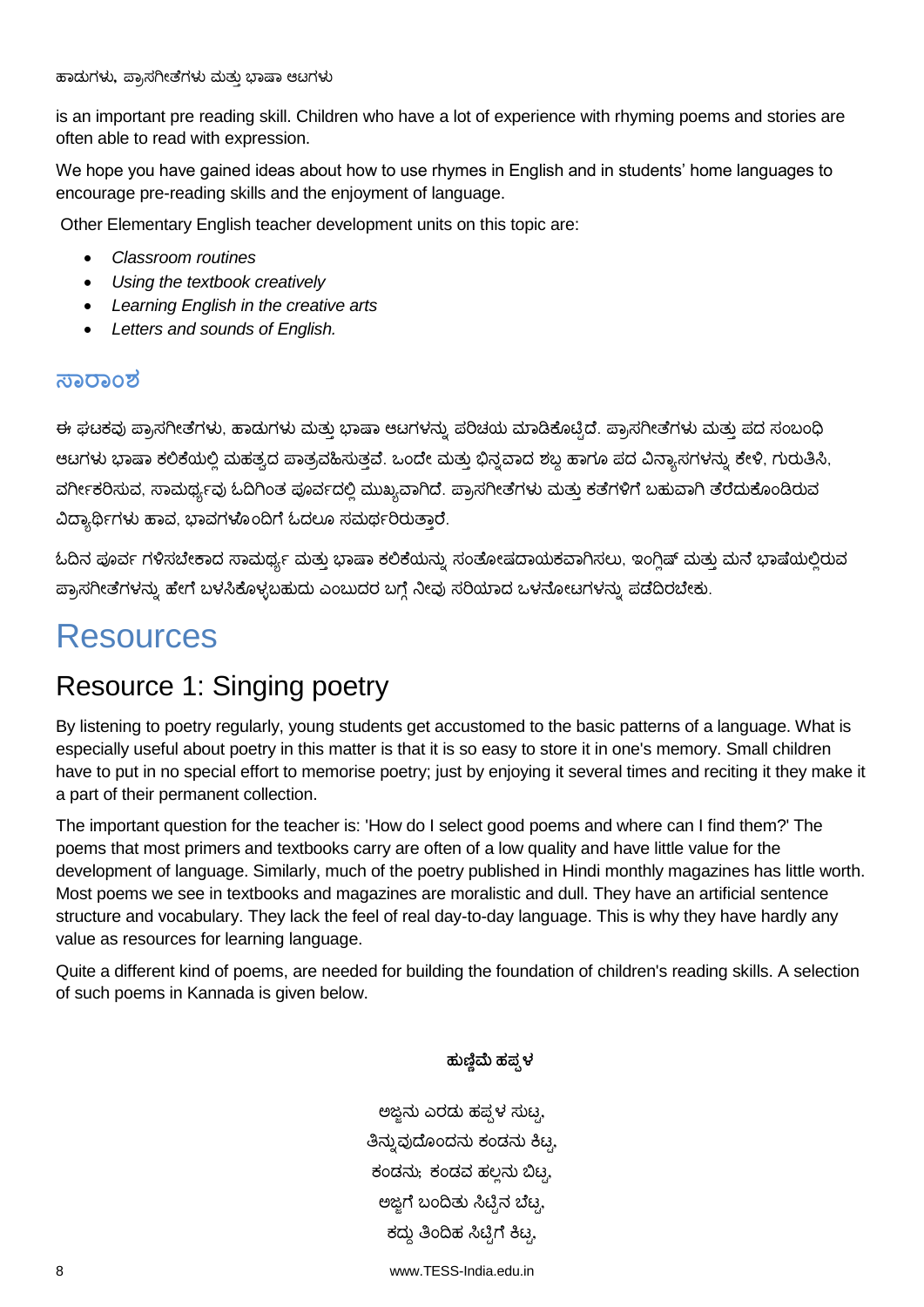'ನೀ ಮುದ್ಧ ಸದುದ!' ಅಂದೆೀ ಬಿಟು, ಅಜ್ಜನು ಆಗಲೆ ಸಿಟ್ಟಿನಿಂದ, ಹಪ್ಪಳ ಎಸೆಯುತ 'ಹಿಡೀ' ಅಂದ. ಕಿಟ್ಟು ಕೈಯಲಿ ಇತ್ತೊಂದು ಚಂಡು, ಮೇಣದ ಚಂಡಲಿ ಹೊಡೆದನು ಗುಂಡು, ಹಪ್ಪಳ ಗುಂಡು ಒಟ್ಟೊಟ್ಟಾಯಿತು, ಬೇಗದಿ ಹೋಗಿ ಬಾನಿಗೆ ಅಂಟಿತು, ಹಪ್ಗಳ ಅಂಟುತ ಚಂದ್ರನೆ ಆದ, ಅಜ್ಜಗು ಕಿಟ್ಟಗು ಸಿಕ್ಕದೆ ಹೋದ, ಹುಣ್ಣಿಮೆ ಹಪ್ಪಳ ಕಂಡವರೆಲ್ಲ. ಬಾಯ್ಬಾಯ್ ಬಿಡುವರು, ಸಿಕ್ಕದಲ್ಲ. (ಶಿವರಾಮ ಕಾರಂತ)

#### **ಊರಿಗ್ಮಬ್ಬ ರಜನ್ಂತ್**

ಒಂದಹನೆ ಂದು ಊರಿತುಂತೆ**,** ಊರಿಗೆ ಬಾ ರಹಜ್ನಂತೆ**,** ರಹಜ್ ಗೆ ಬಾ ಮಂತ್ತರಯಂತೆ**,** ಮಂತ್ತರಗೆ ಬಾ ಮಗಳಂತೆ**,** ಮಗಳಿಗೆ ಂದು ಗೆ ಂಬೆಯಂತೆ**,** ಗೆ ಂಬೆಗೆ ಂದು ಅಂಗಯಂತೆ**,** ಗುಂಡಿ ಕ್ರತುು ಹೆ ೀಯಿತಂತೆ**,** ದಜ್ಜಿಯನುನ ಕ್ರೆದರಂತೆ**,** ದಜ್ಜಿ ಬಂದು ನೆ ೀಡಿದನಂತೆ**,** ಗುಂಡಿ ಬಲು ಸಳೆಯದಂತೆ**,** ಬೆೀರೆ ಗುಂಡಿ ತಂದನಂತೆ**,** ಅಂಗಗಟುು ಹೆ ಲ್ಲದನಂತೆ**,** ಅಂಗ ಷರಿಯಹಯಿತಂತೆ**,** ಮಂತ್ತರ ಮಗಳ ಆಸೆಯಂತೆ**,** ಗೆ ಂಬೆಗಂಗ ಹಹಕ್ರದರಂತೆ**,** ತುಂಬ ಚಂದ ಕ್ಂಡಿತಂತೆ**,** ಗೆ ಂಬೆಯಹಟ ಆಡಿದಳಂತೆ**,** ಬೆೀರೆ ಗೆ ಂಬೆ ತಂದಳಂತೆ**,** ಎರಡಕ್ಕೂ ಮದುವೆಯಂತೆ**.** 

ಊರಿನ ರಹಜ್ ಬಂದನಂತೆ**,** ನಂತು ಮದುವೆ ಮಹಡುನಂತೆ**,** ನಹನ **,** ನೀನು ಹೆ ೀಗೆ ೀಣಂತೆ**,**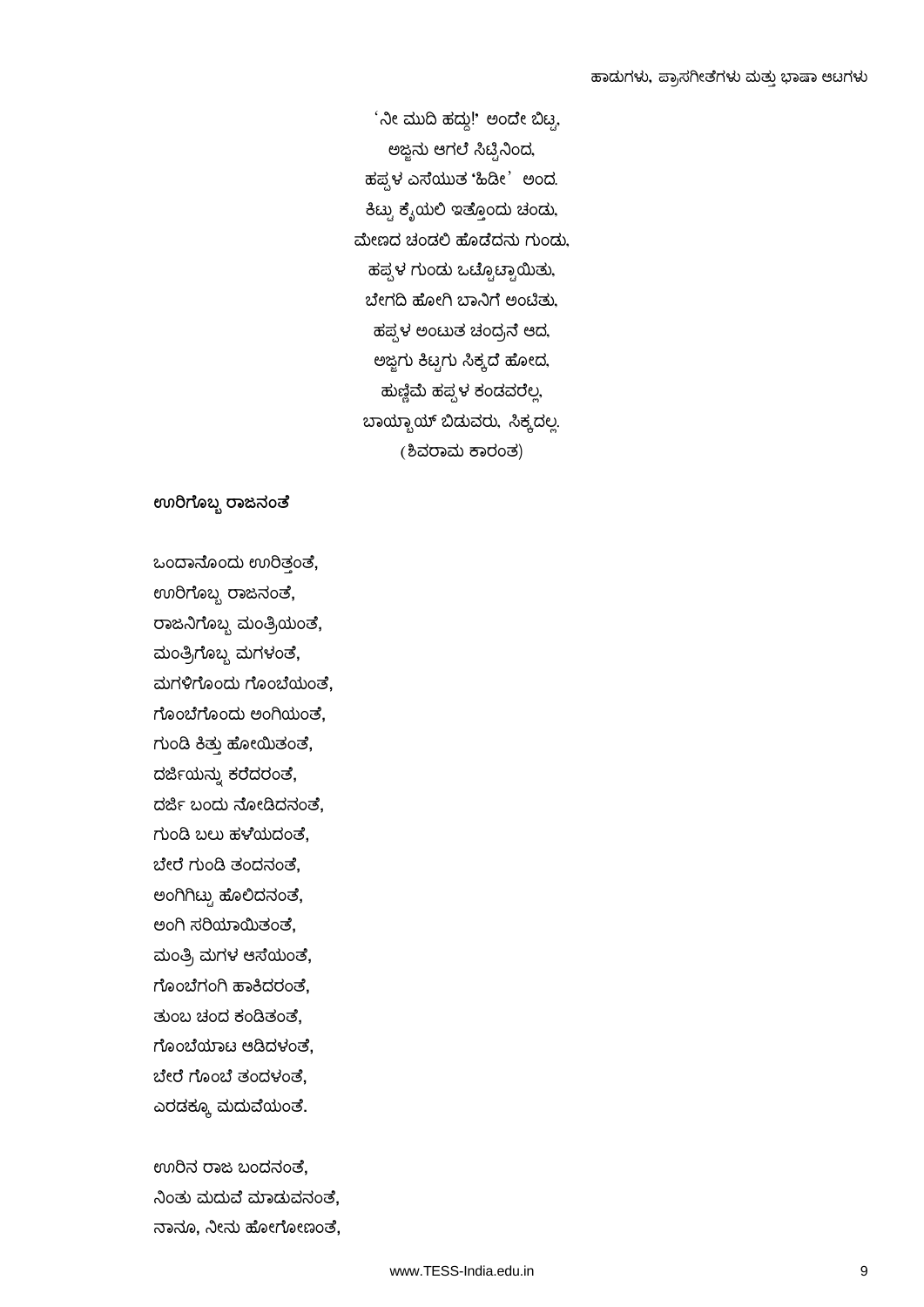### ಮದುವೆ ನೆ ೀಡಿ ಬರೆ ೀಣಂತೆ**. (**ಗರಿಬಹಲ್ೆ)

**ಮೊಲದ ಮರಿ** ಮೊಲದ ಮರಿ ಮೊಲದ ಮರಿ**,** ಆಡ ಬಹರೆ**.** ಚುುಕ್ೆ ಚುುಕ್ೆ ಚುುಕ್ೆ ಚುುಕ್ೆ**,** ನೆಗೆದು ಬಹರೆ**.**

ದೆ ಡಡದಹದ ಕ್ಹಡಿನೆ ಳಗೆ**,** ಏನು ಮಹಡುವೆ **?** ಹೆಡಡ ನೀನು ದರಿನೆ ಳಗೆ**,** ಏಕ್ೆ ಅಡಗುವೆ **?** ದರಿನಂದ ದರ ಬಳಿಗೆ**,** ನನನ ಆಟ**.** ಗಿಡದ ಚೆಗುರು ನಿತ್ಯ ನಿನಗೆ, ಸೆ ಗಸಿನ ಟ**.** ಗಡಡ ಬಹಲ ದೆ ಡಡ ಕ್ರವಿಯು**,** ನನಗೆ ಚಂದ**.** ಎದುದ ಎನನ ಬಳಿಗೆ ಬಂದು**,** ಆದೋ ಕಂದಾ.

ಗ ಡು ಕ್ಟಿು ತ್ತಂಡಿ ಕ್ೆ ಡುವೆ**,**

ಪಿರೀತ್ತಯಿಂದ**.**

ಕಾಡ ಬಿಟ್ಟು ಗೂಡು ಸೇರೋ,

ಮೊಲದ ಕಂದಾ.

ಮುದುದ ಮುದುದ ಮಹತುಗಳನು**,**

ನನಗೆ ಕ್ಲ್ಲಷುವೆ**.**

ಮುದುದ ಮಹಡಿ ಪಿರೀತ್ತಯಿಂದ**,**

ನನನ ಷಲಸುವೆ**.**

 **-** ಕ್ೆಮ ುರು ದೆ ಡಡಣಿಶೆಟಿು**.**

#### **-**

ಚನಿಯಾತೆ ಚತ್ತೆಲ್, ಚವರ ಮೂಡನ್, ಚವರೀರ ಚಂಗುಮಣಿ ಅಜ್ಜ. ಅಜ್ಜನಲ್ಲ ಬೊಜ್ಜು ಕೆಲತ್ ರ ಅಜ್ಜ, ಅಜ್ಜ ನಿಪ್ಪಕಲೂ,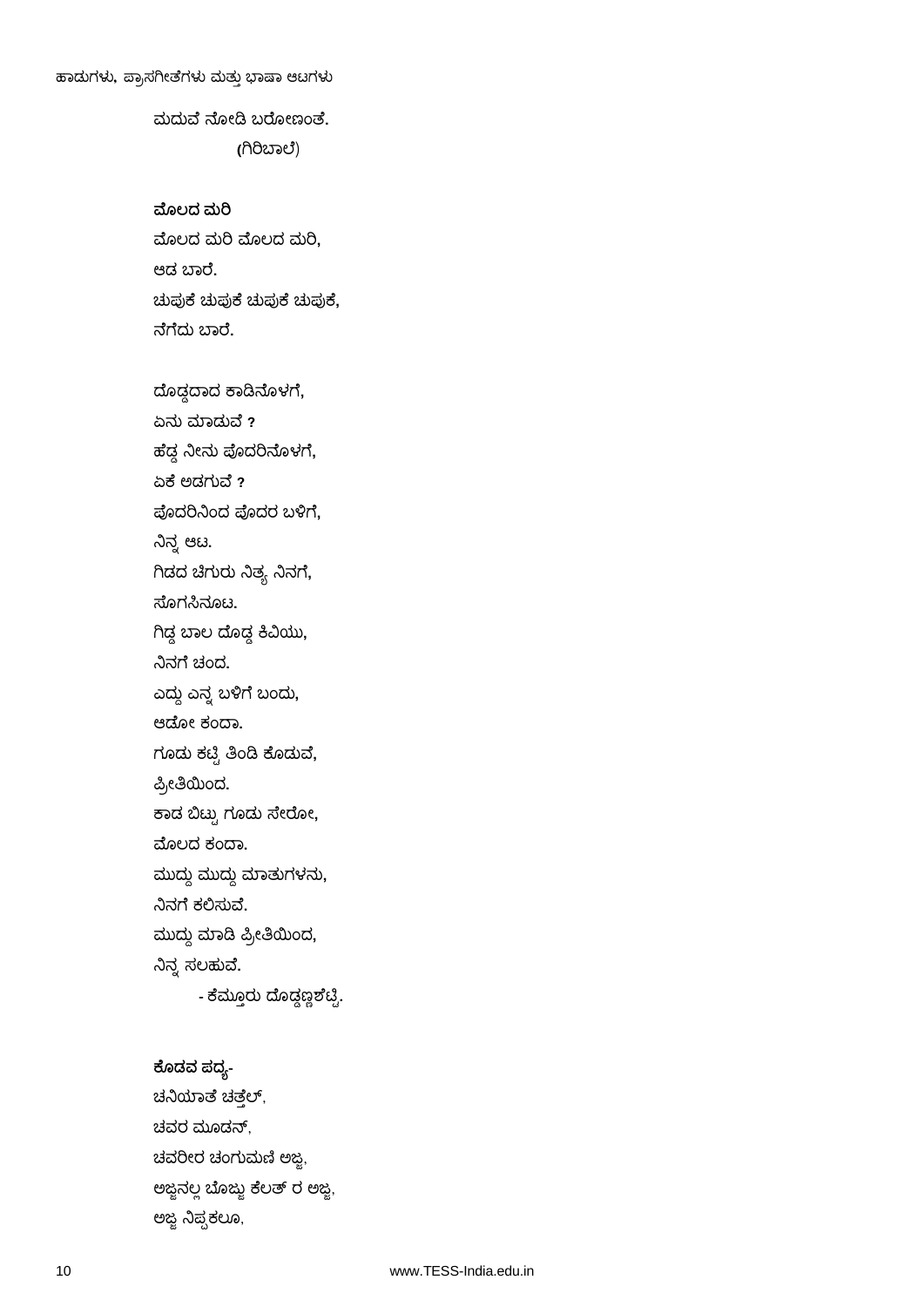ಅಜ್ಜ ಅಳ್ ಪಕಲೂ, ನಲ್ಮೋರ್ ಶೋಕೀಲ್ ಇಪ್ಪಂತ ಅಜ್ಜಿ, ಚವರೀರ ಅಜ.

Such poems can surely be found in all Indian languages, but the teachers who want to find them will have to search very carefully. They will need to keep their eyes open for playful and natural use of language. Also, purely didactic poems will have to be left out.

One thing that any teacher can easily do is to write out the songs that students sing while playing certain games, such as while skipping, jumping and playing ball. These are traditional rhymes, and it may be difficult to collect them in cities. However, with some effort, we can make our own collections of such songs. The collection can take the form of one or more little books with a song written neatly on each page, along with a suitable picture which can either be made or cut out from a magazine or some other source. It is not always necessary that the picture should accurately portray what the poem says. If the picture simply evokes a mood or scene that is vaguely associated with the poem, this is fine. You can prepare several books by yourself in this manner, each one of about 16 pages, using ordinary white paper if you cannot afford the slightly more expensive drawing paper. If you use drawing paper, the book will last longer and you won't have to prepare the same book each year.

The way to read poetry books is the same as for other books, that is, sitting with a group of students with the book in the middle. After two or three occasions, you can sing the poem aloud without the book and ask students to sing with you. They will be able to sing the poem from memory quite soon if the poem is of good quality. Later, when you read it again from the book, they will anticipate the words given on the pages. Students of six can happily copy out a whole poem on a separate piece of paper or slate, and if they know it by heart by that time, they will have little difficulty recognising individual words after a few days.

(Adapted from Kumar, 1986.)

## Resource 2: Using pair work

In everyday situations people work alongside, speak and listen to others, and see what they do and how they do it. This is how people learn. As we talk to others, we discover new ideas and information. In classrooms, if everything is centred on the teacher, then most students do not get enough time to try out or demonstrate their learning or to ask questions. Some students may only give short answers and some may say nothing at all. In large classes, the situation is even worse, with only a small proportion of students saying anything at all.

#### Why use pair work?

Pair work is a natural way for students to talk and learn more. It gives them the chance to think and try out ideas and new language. It can provide a comfortable way for students to work through new skills and concepts, and works well in large classes.

Pair work is suitable for all ages and subjects. It is especially useful in multilingual, multi-grade classes, because pairs can be arranged to help each other. It works best when you plan specific tasks and establish routines to manage pairs to make sure that all of your students are included, learning and progressing. Once these routines are established, you will find that students quickly get used to working in pairs and enjoy learning this way.

#### Tasks for pair work

You can use a variety of pair work tasks depending on the intended outcome of the learning. The pair work task must be clear and appropriate so that working together helps learning more than working alone. By talking about their ideas, your students will automatically be thinking about and developing them further.

Pair work tasks could include: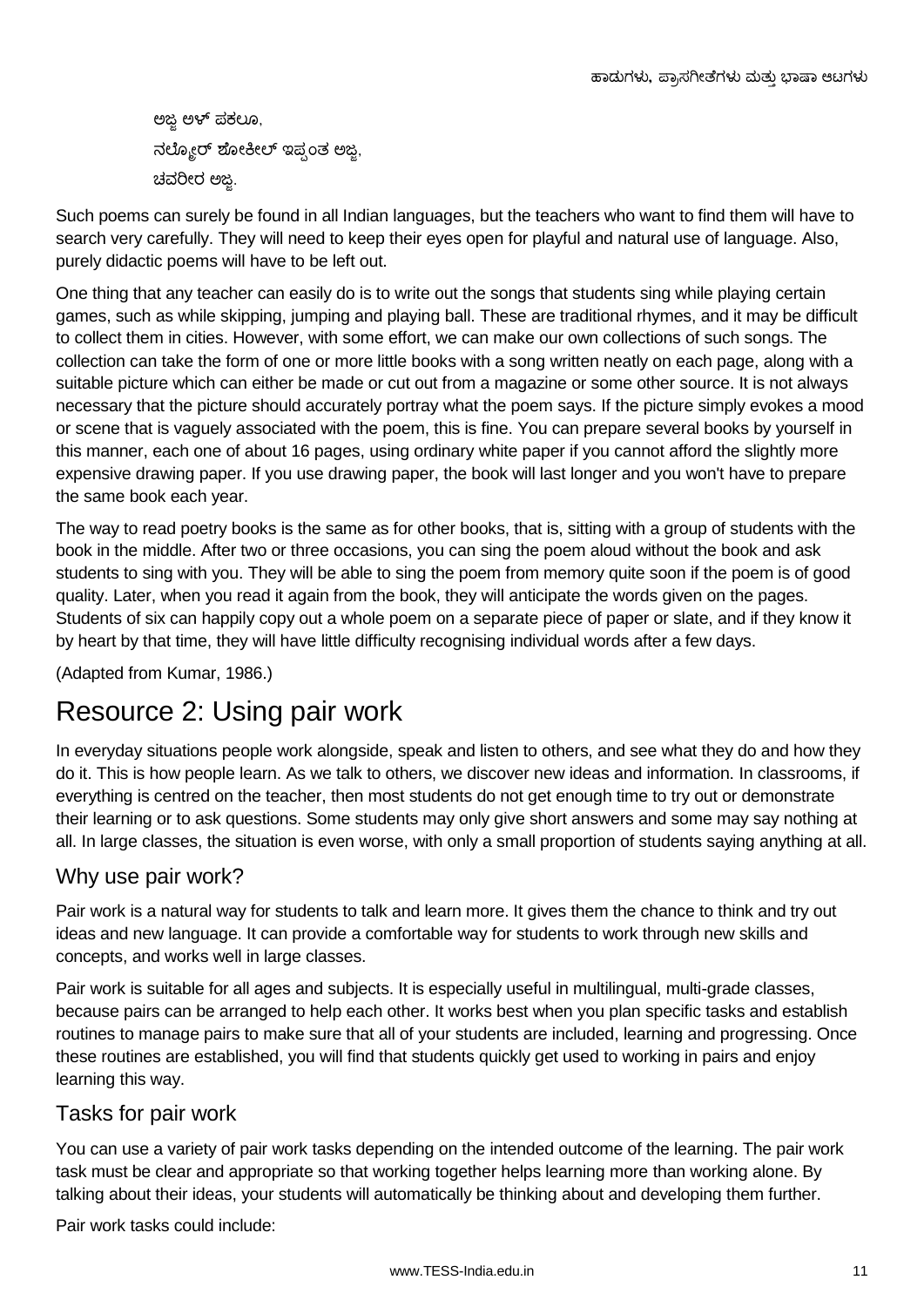- **'Think–pair–share':** Students think about a problem or issue themselves and then work in pairs to work out possible answers before sharing their answers with other students. This could be used for spelling, working through calculations, putting things in categories or in order, giving different viewpoints, pretending to be characters from a story, and so on.
- **Sharing information:** Half the class are given information on one aspect of a topic; the other half are given information on a different aspect of the topic. They then work in pairs to share their information in order to solve a problem or come to a decision.
- **Practising skills such as listening:** One student could read a story and the other ask questions; one student could read a passage in English, while the other tries to write it down; one student could describe a picture or diagram while the other student tries to draw it based on the description.
- **Following instructions:** One student could read instructions for the other student to complete a task.
- **Storytelling or role play:** Students could work in pairs to create a story or a piece of dialogue in a language that they are learning.

### Managing pairs to include all

Pair work is about involving all. Since students are different, pairs must be managed so that everyone knows what they have to do, what they are learning and what your expectations are. To establish pair work routines in your classroom, you should do the following:

- Manage the pairs that the students work in. Sometimes students will work in friendship pairs; sometimes they will not. Make sure they understand that you will decide the pairs to help them maximise their learning.
- To create more of a challenge, sometimes you could pair students of mixed ability and different languages together so that they can help each other; at other times you could pair students working at the same level.
- Keep records so that you know your students' abilities and can pair them together accordingly.
- At the start, explain the benefits of pair work to the students, using examples from family and community contexts where people collaborate.
- Keep initial tasks brief and clear.
- Monitor the student pairs to make sure that they are working as you want.
- Give students roles or responsibilities in their pair, such as two characters from a story, or simple labels such as '1' and '2', or 'As' and 'Bs'). Do this before they move to face each other so that they listen.
- Make sure that students can turn or move easily to sit to face each other.

During pair work, tell students how much time they have for each task and give regular time checks. Praise pairs who help each other and stay on task. Give pairs time to settle and find their own solutions – it can be tempting to get involved too quickly before students have had time to think and show what they can do. Most students enjoy the atmosphere of everyone talking and working. As you move around the class observing and listening, make notes of who is comfortable together, be alert to anyone who is not included, and note any common errors, good ideas or summary points.

At the end of the task you have a role in making connections between what the students have developed. You may select some pairs to show their work, or you may summarise this for them. Students like to feel a sense of achievement when working together. You don't need to get every pair to report back – that would take too much time – but select students who you know from your observations will be able to make a positive contribution that will help others to learn. This might be an opportunity for students who are usually timid about contributing to build their confidence.

If you have given students a problem to solve, you could give a model answer and then ask them to discuss in pairs how to improve their answer. This will help them to think about their own learning and to learn from their mistakes.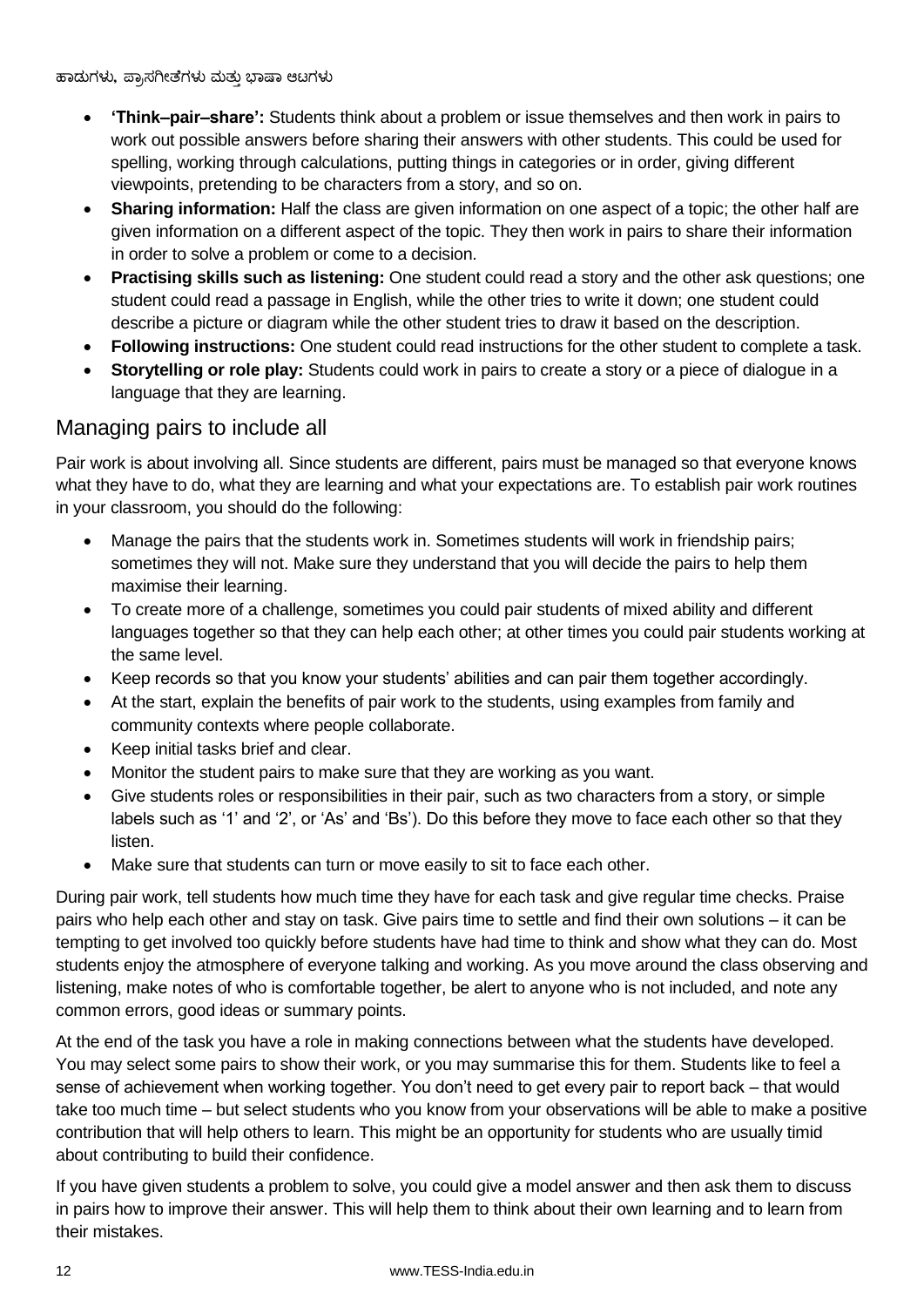If you are new to pair work, it is important to make notes on any changes you want to make to the task, timing or combinations of pairs. This is important because this is how you will learn and how you will improve your teaching. Organising successful pair work is linked to clear instructions and good time management, as well as succinct summarising – this all takes practice.

## Resource 3: Classroom songs

### 'Butterfly, Butterfly'

This was contributed from a rural school in Karnataka. The teacher has children chant each line after her, at first. Then she puts the children into groups and they take turns to say each line.

What gestures would you use for each line? Can you think of other 'action' words to use in this poem?

Butterfly, butterfly, Where are you going?

Out in the garden, Singing, singing, Dancing, dancing!

Butterfly, butterfly, What are you doing?

Sucking the nectar, Flying, flying, Jumping, jumping!

#### 'Our Zoo'

This is a song from a village school near Lucknow, but you can put in the name of your own town or village. The teacher and students sing it to the tune of 'Old MacDonald Had a Farm', but you can make up your own tune.

Lucknow City has a zoo Ee-ai-ee-ai-oh!

And in this zoo are some tigers Ee-ai-ee-ai-oh!

A tiger here! (make a tiger noise, roar and show claws!) A tiger there! (roar!) Here a tiger, there a tiger, Everywhere a tiger!

Lucknow City has a zoo Ee-ai-ee-ai-oh!

Repeat with different animals, using sounds and gestures, for example: some monkeys (scratch and jump), some elephants (wave trunk), some lions, some snakes, etc.

#### 'The Wheels on the Bus'

The wheels on the bus go Round and round, Round and round, Round and round. The wheels on the bus go Round and round, All through the town.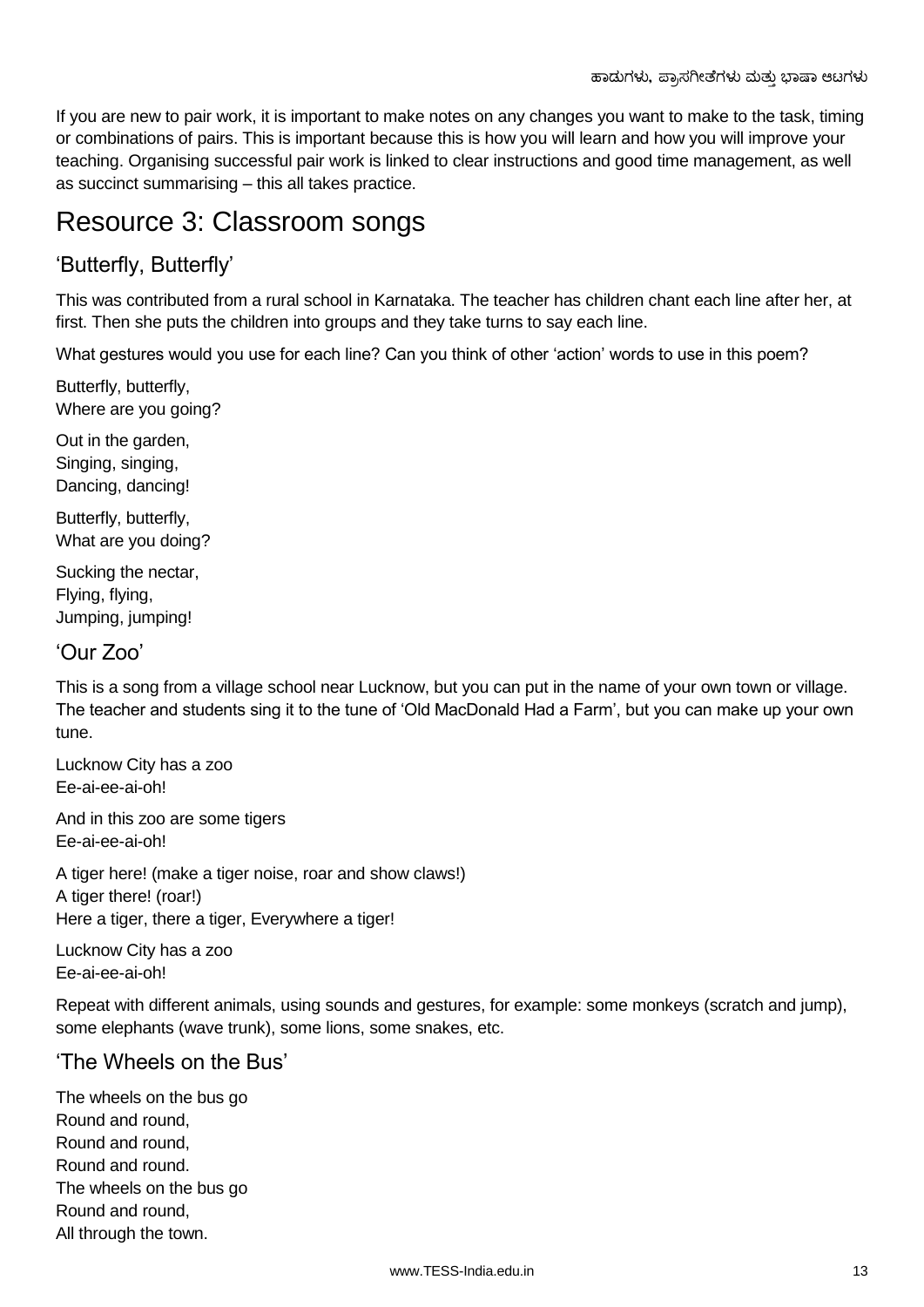The wipers on the bus go Swish, swish, swish, Swish, swish, swish, Swish, swish, swish. The wipers on the bus go Swish, swish, swish, All through the town.

The horn on the bus goes Beep, beep, beep, Beep, beep, beep, Beep, beep, beep. The horn on the bus goes Beep, beep, beep, All through the town.

The lights on the bus go On and off, On and off, On and off. The lights on the bus go On and off, All through the town.

The driver on the bus says, 'Sit, sit, sit, Sit, sit, sit, Sit, sit, sit.' The driver on the bus says, 'Sit, sit, sit,' All through the town.

The people on the bus … (Make up your own words.)

The conductor on the bus … (Make up your own words.)

The wheels on the bus go Round and round, All through the town, All through the town, All through the town.

### 'Action Song'

Hop a little, jump a little, One, two, three; Run a little, skip a little, Tap one knee; Bend a little, stretch a little Nod your head Yawn a little, sleep a little In your bed!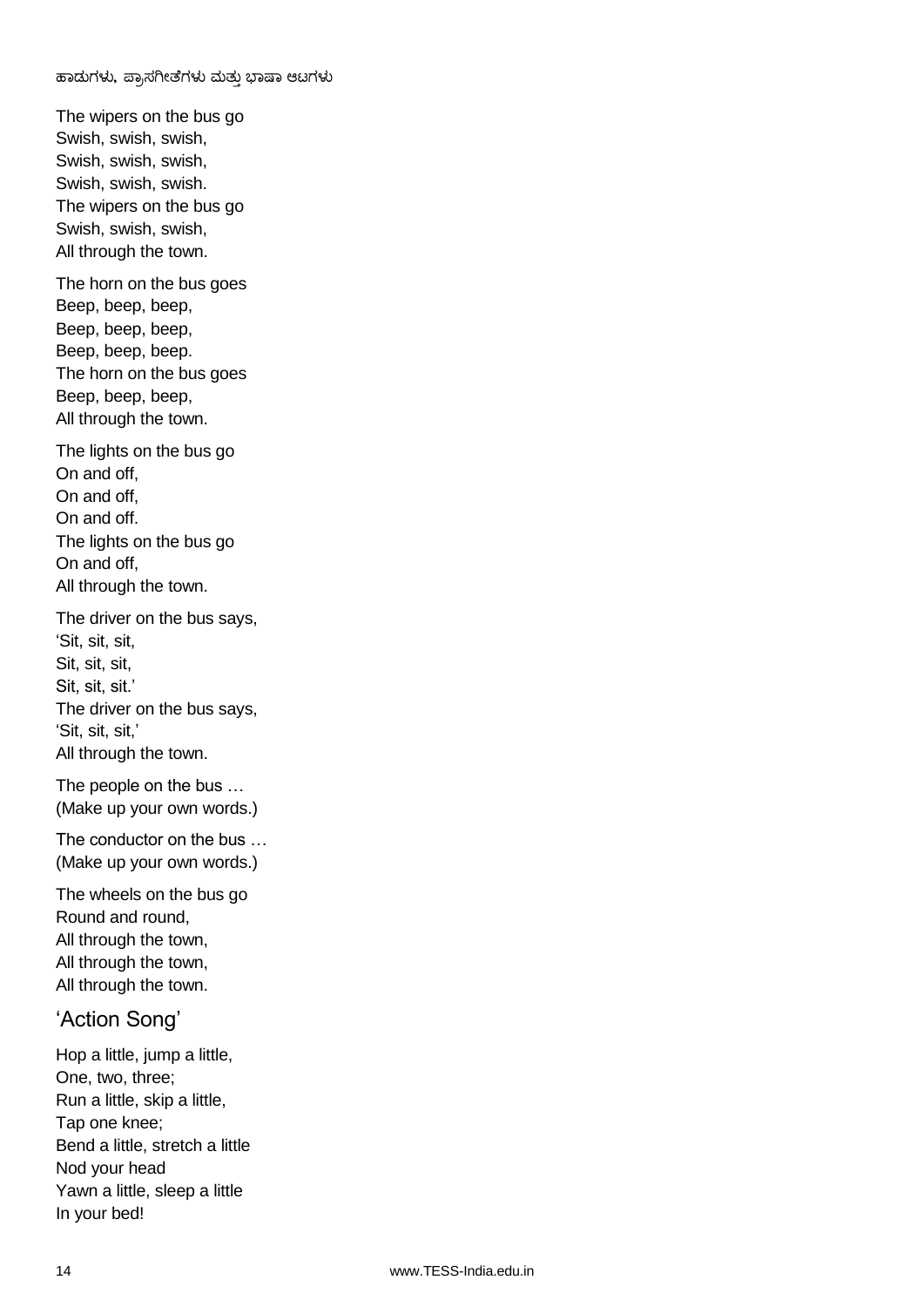### 'Wiggles'

I wiggle my fingers, I wiggle my toes, I wiggle my shoulders, I wiggle my nose. Now no more wiggles Are left in me And I will be As still as can be.

### 'Dance Your Fingers'

(Have students mimic your actions – dancing fingers in the air and on the body.)

Dance your fingers up, Dance your fingers down, Dance your fingers to the side, Dance them all around. Dance them on your shoulders, Dance them on your head, Dance them on your tummy, And put them all to bed.

(Rest head on hands together at side of face.)

## Additional resources

- Teachers of India classroom resources:<http://www.teachersofindia.org/en>
- Listening materials for Primary school teachers, Regional Institute of English South India, Bengaluru
- Hello English a set of 20 films, Regional Institute of English South India, Bengaluru.

## References/bibliography

Amritavalli, R. (2007) *English in Deprived Circumstances: Maximising Learner Autonomy*. Department of Linguistics, The English and Foreign Languages University, University Publishing Online: Foundation Books.

Cummins, J. (undated) 'BICS and CALP' (online), Jim Cummins' Second Language Learning and Literacy Development Web. Available from:<http://iteachilearn.org/cummins/bicscalp.html> (accessed 2 July 2014).

Cummins, J. (2000) *Language, Power, and Pedagogy: Bilingual Children in the Crossfire*. Bristol: Multilingual Matters.

Gibbons, P. (2002) *Scaffolding Language, Scaffolding Learning: Teaching Second Language Learners in the Mainstream Classroom*. Portsmouth: Heinemann.

Krashen, S. (1981) *Second Language Acquisition and Second Language Learning*. Oxford: Pergamon Press.

Krashen, S. (1982) *Principles and Practice in Second Language Acquisition*. Oxford: Pergamon Press.

Kumar, K. (1986) *The Child's Language and the Teacher: A Handbook*. United Nations Children's Fund.

Mohan, B. (1986) *Language and Content*. Reading, MA: Addison-Wesley.

Mohan, B., Leung, C. and Davison, C. (eds) (2001) *English as a Second Language in the Mainstream: Teaching, Learning and Identity*. New York, NY: Longman.